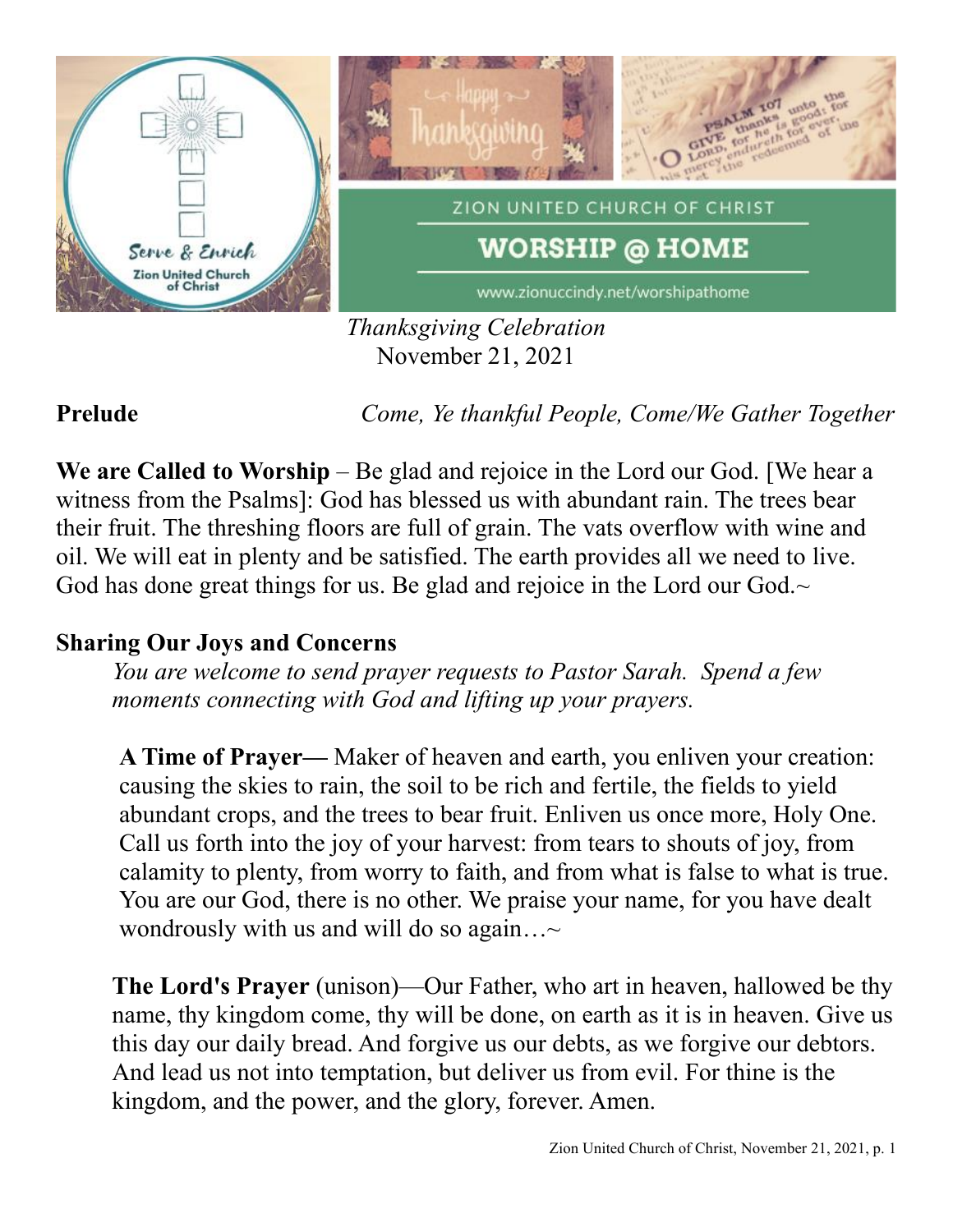### **We Hear God's Word** *Psalm 126 (CEB)*

126 When the LORD changed Zion's circumstances for the better, it was like we had been dreaming. <sup>2</sup> Our mouths were suddenly filled with laughter; our tongues were filled with joyful shouts. It was even said, at that time, among the nations, "The LORD has done great things for them!"  $3$  Yes, the LORD has done great things for us, and we are overjoyed. <sup>4</sup> LORD, change our circumstances for the better, like dry streams in the desert waste!  $<sup>5</sup>$  Let those who plant with tears</sup> reap the harvest with joyful shouts.  $6$  Let those who go out, crying and carrying their seed, come home with joyful shouts, carrying bales of grain!

### *Matthew 6:25-33 (CEB)*

<sup>25</sup> "Therefore, I say to you, don't worry about your life, what you'll eat or what you'll drink, or about your body, what you'll wear. Isn't life more than food and the body more than clothes? <sup>26</sup> Look at the birds in the sky. They don't sow seed or harvest grain or gather crops into barns. Yet your heavenly Father feeds them. Aren't you worth much more than they are? <sup>27</sup> Who among you by worrying can add a single moment to your life? <sup>28</sup> And why do you worry about clothes? Notice how the lilies in the field grow. They don't wear themselves out with work, and they don't spin cloth.  $^{29}$  But I say to you that even Solomon in all of his splendor wasn't dressed like one of these. <sup>30</sup> If God dresses grass in the field so beautifully, even though it's alive today and tomorrow it's thrown into the furnace, won't God do much more for you, you people of weak faith? <sup>31</sup> Therefore, don't worry and say, 'What are we going to eat?' or 'What are we going to drink?' or 'What are we going to wear?' <sup>32</sup> Gentiles long for all these things. Your heavenly Father knows that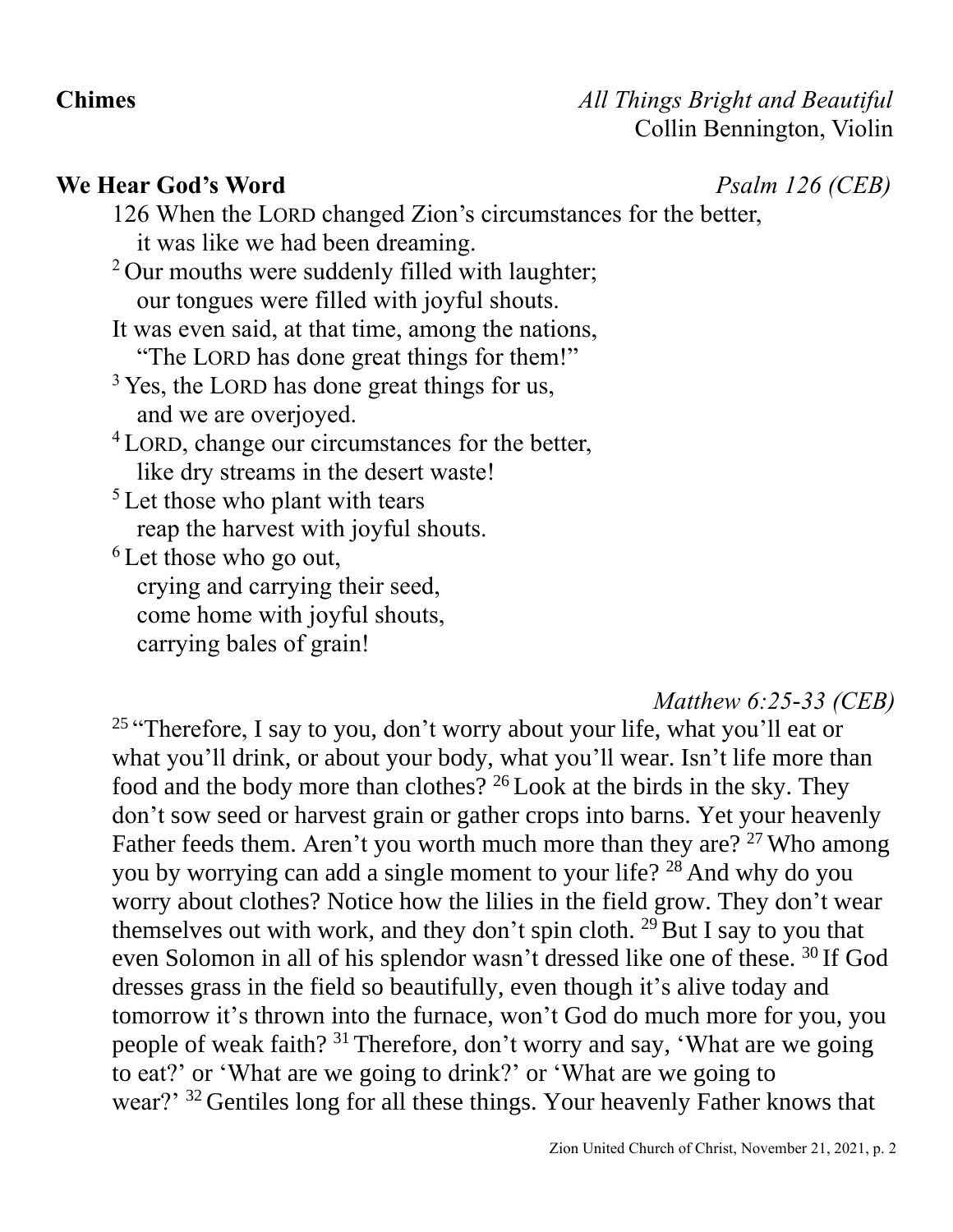you need them. <sup>33</sup> Instead, desire first and foremost God's kingdom and God's righteousness, and all these things will be given to you as well.

# **Meditation** *Inventory*

# **We Respond to God's Word with Our Giving**

**Invitation—** Be glad and rejoice! Just as summer brought green forests and sunny days, so now fall [has given] abundant fields and changing leaves. As the rain falls upon us, may we remember that the seasons, the fertile earth, and the blessings they yield, are gifts from God—gifts to be shared with those in need.~

**A Blessing of Our Pantry Gifts**—For over 10 years, God's Bounty Food Pantry has been serving the Wanamaker area, providing staple items for our neighbors facing food insecurity. It is a ministry of the Franklin Township Ministerial Association and a way for local churches to come together as one to do Christ's work. We give thanks for the donations folks have brought in and pray that they help make this holiday season a little brighter for our neighbors.

**Special Music** *Praise to the Lord, the Almighty,* Chimes Collin Bennington, Violin

**November Benevolence**— Our Church's Wider Mission is the main offering that goes to support the ministry of the United Church of Christ, both at our local conference level and for the whole denomination. Your generous gifts to this ministry enable to the UCC to love and serve like Jesus (Indiana-Kentucky Conference Mission) and to create a just world for all (UCC Vision).

You can mail your offerings to our office or give online at www.zionuccindy.net/donate

# **Doxology**

**We Give Thanks**— God we give you thanks that your goodness and mercy never fail. You watch over us with steadfast love, and all around us there are